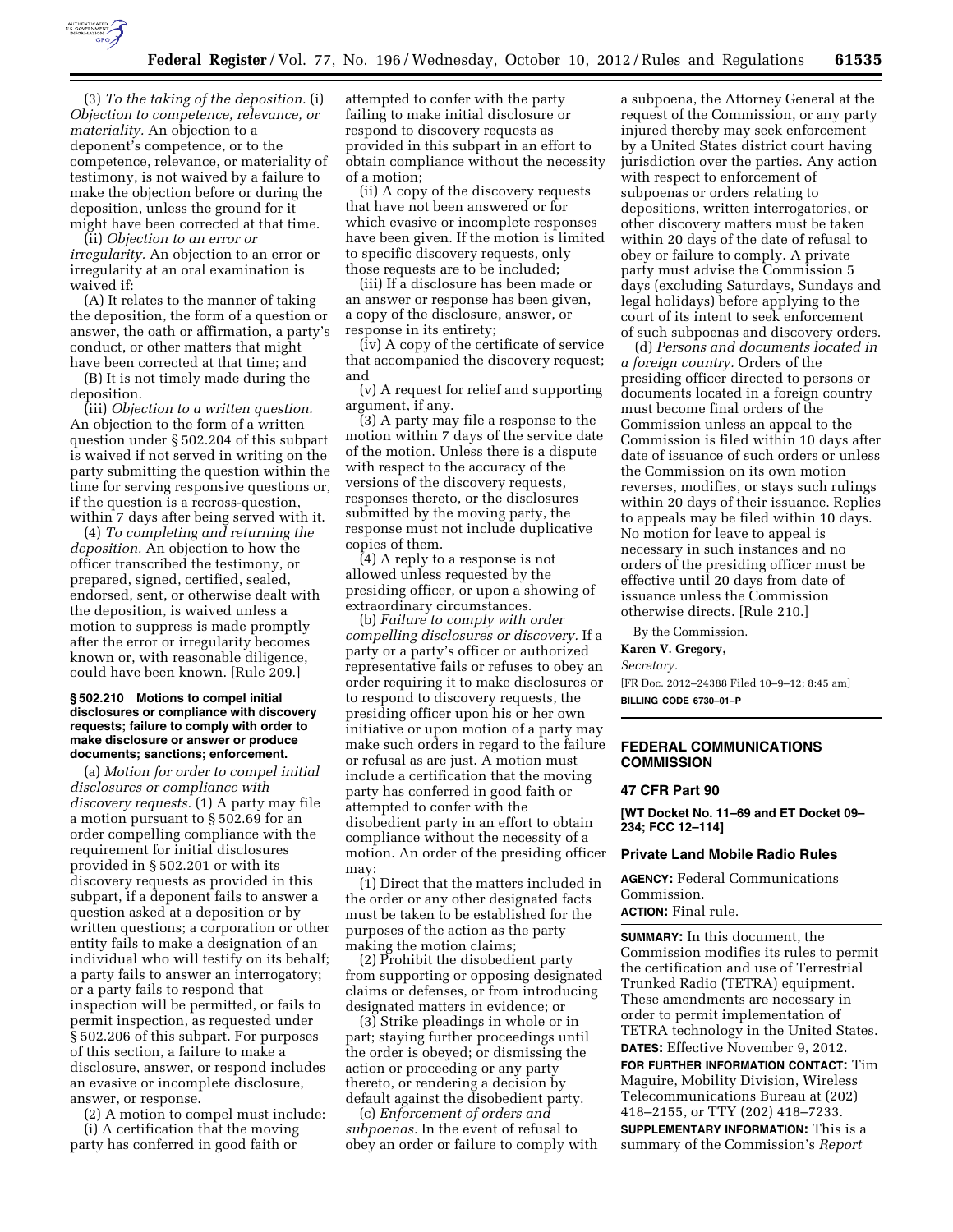*and Order* (*R&O*), adopted September 19, 2012, and released September 21, 2012. The full text of this document is available for inspection and copying during normal business hours in the FCC Reference Center, 445 12th Street SW., Washington, DC 20554. The complete text may be purchased from the Commission's copy contractor, Best Copy and Printing, Inc., 445 12th Street SW., Room CY–B402, Washington, DC 20554. The full text may also be downloaded at: *[www.fcc.gov.](http://www.fcc.gov)*  Alternative formats are available to persons with disabilities by sending an email to *[fcc504@fcc.gov](mailto:fcc504@fcc.gov)* or by calling the Consumer & Governmental Affairs Bureau at 202–418–0530 (voice), 202– 418–0432 (tty).

#### **Summary**

1. The Commission, in effort to bring into conformity all of it's part 90 technical rules, via the *NPRM,*  published at 76 FR 27296, May 11, 2011, proposed to amend part 90 of its rules to accommodate TETRA technology. This R&O amends part 90 of the Commission's rules that govern bandwidth limits and emission masks to permit the certification and use of Terrestrial Trunked Radio (TETRA) equipment in both the 450–470 MHz portion of the UHF band, and in the Business/Industrial Land Transportation 800 MHz band channels (809–824/854– 869) that are not in the National Public Safety Planning Advisory Committee (NPSPAC) portion of the band. These amendments will give private land mobile radio (PLMR) licensees additional equipment alternatives without increasing the potential for interference or other adverse effects on other licensees.

# *I. Procedural Matters*

A. Final Regulatory Flexibility Analysis

2. As required by the Regulatory Flexibility Act of 1980, as amended (RFA), and Initial Regulatory Flexibility Analysis (IRFA) was included in the *Notice of Proposed Rulemaking* in WT Docket No. 11–69 and ET Docket No. 09–234. The Commission sought written public comment on the proposals in these dockets, including comment on the IRFA. The Commission has prepared a Final Regulatory Flexibility Analysis (''FRFA'') of the possible significant economic impact on small entities by the policies and rules addressed in this document. This Final Regulatory Flexibility Analysis (FRFA) conforms to the RFA.

B. Final Paperwork Reduction Act Analysis

3. The *R&O* does not contain proposed new or modified information collection requirements.

# C. Congressional Review Act

4. The Commission will send a copy of this *Report and Order* to Congress and the Government Accountability Office pursuant to the Congressional Review Act, *see* 5 U.S.C. 801(a)(1)(A).

# *II. Need for, and Objectives of, the Final Rules*

5. The rules adopted in this *Report and Order* are intended to amend the Part 90 rules for authorized bandwidth and emission masks in order to permit the implementation in the United States of land mobile radio equipment utilizing Terrestrial Trunked Radio (TETRA) technology. TETRA is a spectrally efficient digital technology that we believe can provide valuable benefits to land mobile radio users.

*III. Summary of Significant Issues Raised by Public Comments in Response to the IRFA* 

6. No parties have raised significant issues in response to the IRFA.

## *IV. Description and Estimate of the Number of Small Entities to Which the Proposed Rules Will Apply*

7. The RFA directs agencies to provide a description of, and where feasible, an estimate of the number of small entities that may be affected by the proposed rules and policies, if adopted. *See* 5 U.S.C. 603(b)(3). The RFA generally defines the term ''small entity'' as having the same meaning as the terms ''small business,'' ''small organization,'' and ''small governmental jurisdiction.'' *See* 5 U.S.C. 601(6). In addition, pursuant to 5 U.S.C. 601(3) and 15 U.S.C. 632, the term ''small business'' has the same meaning as the term ''small business concern'' under the Small Business Act. A ''small business concern'' is one which: (1) Is independently owned and operated; (2) is not dominant in its field of operation; and (3) satisfies any additional criteria established by the SBA.

8. Nationwide, there are a total of 22.4 million small businesses, according to SBA data. A ''small organization'' is generally ''any not-for-profit enterprise which is independently owned and operated and is not dominant in its field.'' *See SBA, Programs and Services, SBA Pamphlet No. CO–0028, at p. 40 (July 2002).* According to the –*Independent Section, The New Nonprofit Alamanac & Desk Reference (2002),* Nationwide, there were

approximately 1.6 million small organizations. The term ''small governmental jurisdiction'' is defined generally as ''governments of cities, towns, townships, villages, school districts, or special districts, with a population of less than fifty thousand.'' *See* U.S.C. 601(5). Census Bureau data for 2002 indicate that there were 87,525 local governmental jurisdictions in the United States.1 We estimate that, of this total, 84,377 entities were ''small governmental jurisdictions.'' 2 Thus, we estimate that most governmental jurisdictions are small. Below, we further describe and estimate the number of small entities, applicants and licensees, that may be affected by our action.

9. *Private Land Mobile Radio Licensees.* PLMR systems serve an essential role in a range of industrial, business, land transportation, and public safety activities. These radios are used by companies of all sizes operating in all U.S. business categories, and are often used in support of the licensee's primary (non-telecommunications) business operations. For the purpose of determining whether a licensee of a PLMR system is a small business as defined by the SBA, we use the broad census category, Wireless Telecommunications Carriers (except Satellite). This definition provides that a small entity is any such entity employing no more than 1,500 persons. *See 13 CFR 121.201, NAICS code 517210.* The Commission does not require PLMR licensees to disclose information about number of employees, so the Commission does not have information that could be used to determine how many PLMR licensees constitute small entities under this definition. We note that PLMR licensees generally use the licensed facilities in support of other business activities, and therefore, it would also be helpful to assess PLMR licensees under the standards applied to the particular industry subsector to which the licensee belongs. *See 13 CFR 121.201.* 

10. As of March 2010, there were 424,162 PLMR licensees operating 921,909 transmitters in the PLMR bands below 512 MHz. We note that any entity engaged in a commercial activity is eligible to hold a PLMR license, and that

<sup>1</sup>U.S. Census Bureau, Statistical Abstract of the United States: 2006, Section 8, page 272, Table 415.

<sup>2</sup>We assume that the villages, school districts, and special districts are small and total 48,558. *See*  U.S. Census Bureau, Statistical Abstract of the United States: 2006, section 8, p. 273, Table 417. For 2002, Census Bureau data indicate that the total number of county, municipal, and township governments nationwide was 38,967, of which 35,819 were small. *Id.*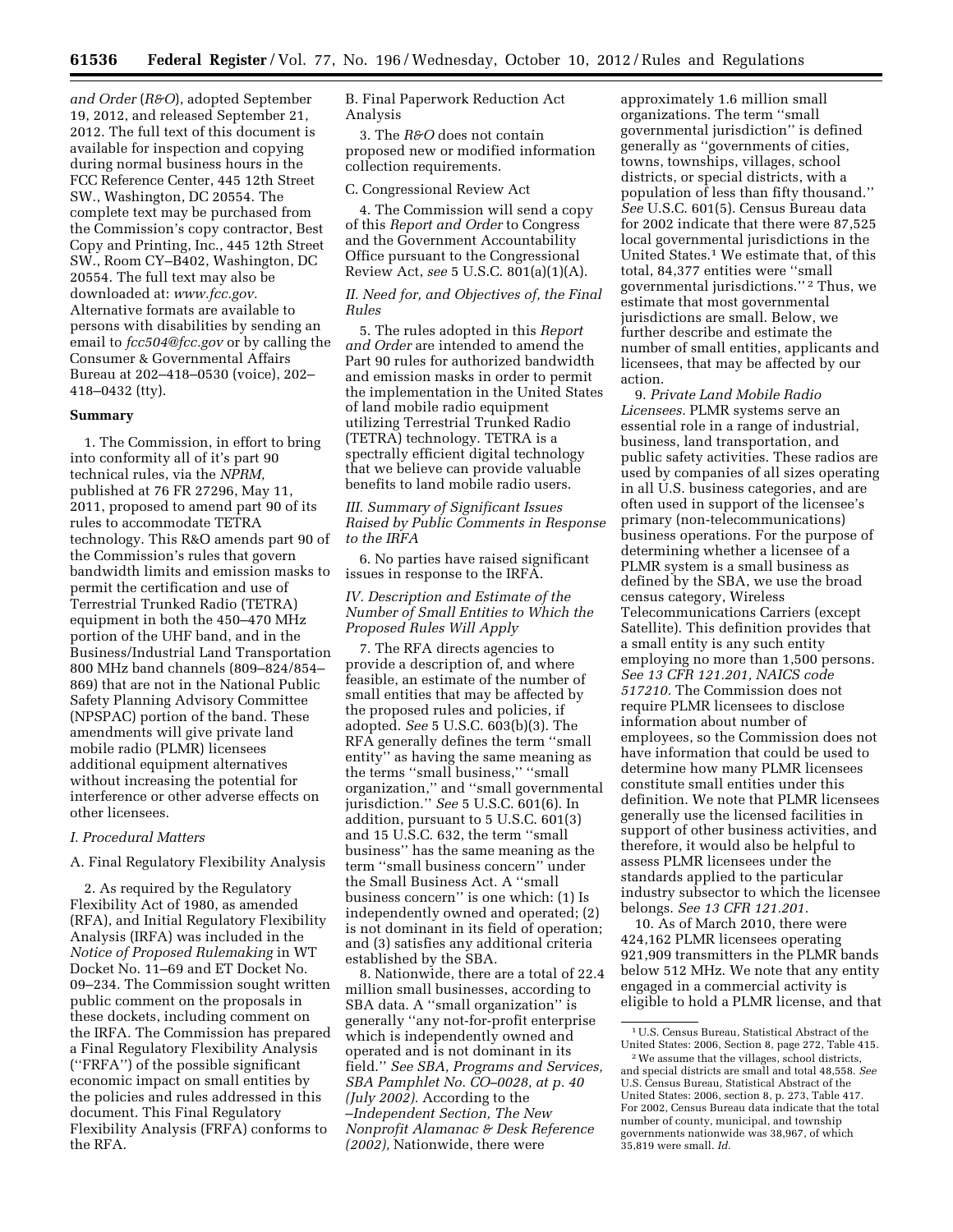any revised rules in this context could therefore potentially impact small entities covering a great variety of industries.

11. *RF Equipment Manufacturers.* The Census Bureau defines this category as follows: ''This industry comprises establishments primarily engaged in manufacturing radio and television broadcast and wireless communications equipment. Examples of products made by these establishments are: Transmitting and receiving antennas, cable television equipment, GPS equipment, pagers, cellular phones, mobile communications equipment, and radio and television studio and broadcasting equipment.'' *See U.S. Census Bureau, 202 NAICS Definitions, ''334220 Radio and Television Broadcasting and Wireless Communications Equipment Manufacturing''; [http://](http://www.census.gov/epcd/naics02/def/NDEF334.HTM#N3342)  [www.census.gov/epcd/naics02/def/](http://www.census.gov/epcd/naics02/def/NDEF334.HTM#N3342)  [NDEF334.HTM#N3342.](http://www.census.gov/epcd/naics02/def/NDEF334.HTM#N3342)* The SBA small business size standard for Radio and Television Broadcasting and Wireless Communications Equipment Manufacturing is all such firms having 750 or fewer employees. *See 13 CFR 121.201, NAICS code 334220.*  According to Census Bureau data for 2007, there were a total of 919 establishments in this category that operated for the entire year. Of this total, 771 had fewer than 100 employees and 148 had more than 100 employees. *See [http://factfinder.census.gov/servlet/](http://factfinder.census.gov/servlet/IBQTable?_bm=y&-geo_id=&-fds_name=EC0700A1&-_skip=4500&-ds_name=EC0731SG3&-_lang=en)  IBQTable?*\_*[bm=y&-geo](http://factfinder.census.gov/servlet/IBQTable?_bm=y&-geo_id=&-fds_name=EC0700A1&-_skip=4500&-ds_name=EC0731SG3&-_lang=en)*\_*id=& fds*\_*[name=EC0700A1&-](http://factfinder.census.gov/servlet/IBQTable?_bm=y&-geo_id=&-fds_name=EC0700A1&-_skip=4500&-ds_name=EC0731SG3&-_lang=en)*\_*skip=4500& ds*\_*[name=EC0731SG3&-](http://factfinder.census.gov/servlet/IBQTable?_bm=y&-geo_id=&-fds_name=EC0700A1&-_skip=4500&-ds_name=EC0731SG3&-_lang=en)*\_*lang=en.* Thus, under this size standard, the majority of firms can be considered small.

*V. Description of Projected Reporting, Recordkeeping, and Other Compliance Requirements for Small Entities* 

12. There are no projected reporting, recordkeeping or other compliance requirements.

*VI. Steps Taken To Minimize Significant Economic Impact on Small Entities and Significant Alternatives Considered* 

13. The RFA requires an agency to describe any significant alternatives that it has considered in reaching its proposed approach, which may include the following four alternatives: (1) The establishment of differing compliance or reporting requirements or timetables that take into account the resources available to small entities; (2) the clarification, consolidation, or simplification of compliance or reporting requirements under the rule for small entities; (3) the use of performance, rather than design, standards; and (4) an exemption from coverage of the rule, or any part thereof, for small entities. *See 603(c)(1)–(4).* 

14. None of the decisions in this *Report and Order* impose any adverse burden of significant economic impact on small entities. Accordingly, there is no need to consider significant alternatives.

*VII. Federal Rules That May Duplicate, Overlap, or Conflict With the Proposed Rules* 

15. None.

16. Pursuant to sections 1, 4(i), 303(f), 303(g), and 303(r) of the Communications Act of 1934, as amended, 47 U.S.C. 151, 154(i), 303(f),

## STANDARD CHANNEL SPACING/BANDWIDTH

| Frequency band<br>(MHz) |  |  |  | Channel spacing<br>(kHz) | Authorized bandwidth<br>(kHz) |  |
|-------------------------|--|--|--|--------------------------|-------------------------------|--|
|                         |  |  |  |                          |                               |  |
| 406-5122                |  |  |  | 16.25                    | 13620/11.25/6                 |  |
|                         |  |  |  |                          |                               |  |
| 809-824/854-869         |  |  |  | 25                       | 620                           |  |
|                         |  |  |  |                          |                               |  |

1For stations authorized on or after August 18, 1995.

<sup>2</sup>Bandwidths for radiolocation stations in the 420–450 MHz band and for stations operating in bands subject to this footnote will be reviewed<br>and authorized on a case-by-case basis. and authorized on a case-by-case basis.<br>3Operations using equipment designed to operate with a 25 kHz channel bandwidth will be authorized a 20 kHz bandwidth. Operations using

equipment designed to operate with a 12.5 kHz channel bandwidth will be authorized a 11.25 kHz bandwidth. Operations using equipment designed to operate with a 6.25 kHz channel bandwidth will be authorized a 6 kHz bandwidth. All stations must operate on channels with a bandwidth of 12.5 kHz or less beginning January 1, 2013, unless the operations meet the efficiency standard of § 90.203(j)(3).

 $6$  Operations using equipment designed to operate with a 25 kHz channel bandwidth may be authorized up to a 22 kHz bandwidth if the equipment meets the Adjacent Channel Power limits of § 90.221.

303(g), and 303(r), this *Report and Order is adopted.* 

17. Part 90 of the Commission's rules *is amended* as set forth below, and will become effective November 9, 2012.

18. The Commission's Consumer and Governmental Affairs Bureau, Reference Information Center, *shall send* a copy of this *Report and Order,* including the Final Regulatory Flexibility Analysis, to the Chief Counsel for Advocacy of the Small Business Administration.

## **List of Subjects in 47 CFR Part 90**

Radio.

Federal Communications Commission.

# **Marlene H. Dortch,**

*Secretary.* 

For the reasons discussed in the preamble, the Federal Communications Commission amends 47 CFR part 90 as follows:

# **PART 90—Private Land Mobile Radio Services**

■ 1. The authority citation for part 90 continues to read as follows:

**Authority:** Sections 4(i), 11, 303(g), 303(r), and 332(c)(7) of the Communications Act of 1934, as amended, 47 U.S.C. 154(i), 161, 303(g), 303(r), 332(c)(7).

■ 2. Section 90.209 is amended by adding footnote 6 to the table in paragraph (b)(5) to read as follows:

#### **§ 90.209 Bandwidth limitations.**

# \* \* \* \* \*

(b) \* \* \*

 $(5) * * * *$